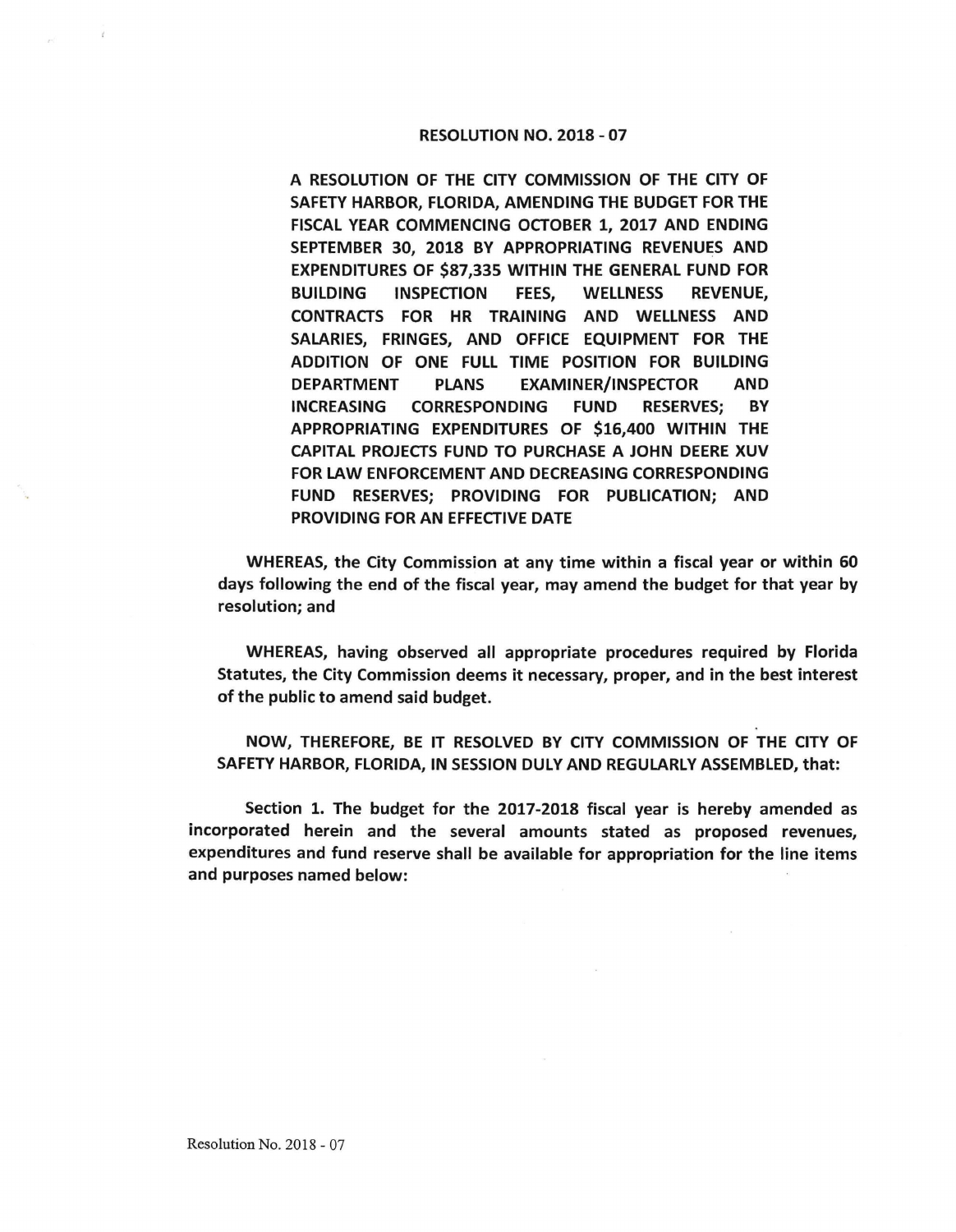|                              |                     |                                                       |                       | <b>Budget</b> |
|------------------------------|---------------------|-------------------------------------------------------|-----------------------|---------------|
| Change                       | Category            | <b>Account Description</b>                            | <b>Account Number</b> | Change        |
| <b>General Fund</b>          |                     |                                                       |                       |               |
| Increase                     | Revenue             | Inspections / Reinspections                           | 001-1000-342.05-30    | 5,180         |
| Increase                     | Revenue             | Inspections / New Inspections                         | 001-1000-342.05-31    | 80,000        |
| Increase                     | Revenue             | Inspections / Lockouts                                | 001-1000-342.05-32    | 1,000         |
| Increase                     | Revenue             | Miscellaneous / HR Wellness                           | 001-1000-369.09-00    | 1,155         |
| Increase                     | <b>Expenditures</b> | Other Fees & Contracts / HR Equity/Diversity Training | 001-1000-512.34-90    | 15,000        |
| Increase                     | <b>Expenditures</b> | Special Program Costs / HR Wellness                   | 001-1014-512.49-36    | 1,155         |
| Increase                     | Expenditures        | <b>Building Department Salaries</b>                   | 001-1024-524.12-01    | 19,660        |
| Increase                     | Expenditures        | <b>Building Department FICA</b>                       | 001-1024-524.21-00    | 1,500         |
| Decrease                     | <b>Expenditures</b> | <b>Building Department Retirement</b>                 | 001-1024-524.22-00    | (10, 350)     |
| Increase                     | Expenditures        | <b>Building Department Life &amp; Health</b>          | 001-1024-524.23-00    | 23,520        |
| Increase                     | <b>Expenditures</b> | <b>Non-Capitalized Office Equipment</b>               | 001-1024-524.51-11    | 4,250         |
| Increase                     | <b>Fund Reserve</b> | <b>Fund Reserve</b>                                   | 001-1099-588.99-01    | 32,600        |
| <b>Capital Projects Fund</b> |                     |                                                       |                       |               |
| Increase                     | <b>Expenditures</b> | Law Enforcement Special Equipment                     | 032-3021-521.64-40    | 16,400        |
| Decrease                     | <b>Fund Reserve</b> | <b>Capital Projects Fund Reserve</b>                  | 032-3099-588.99-02    | (16, 400)     |

**Section 2. The City Clerk is hereby directed to furnish a certified copy of this Resolution to the Director of Finance of the City of Safety Harbor, Florida and to publish this Resolution and the amended budget in accordance with the requirements of Florida Statutes.** 

**Section 3. This Resolution shall become effective immediately upon its passage and adoption.** 

PASSED AND ADOPTED BY THE CITY COMMISSION OF THE CITY OF SAFETY HARBOR, **FLORIDA, THIS 2ND DAY OF APRIL 2018.** 

**MAYOR-COMMISSIONER**  $\mathcal{L}$ **VICE MAYOR-COMMISSIONER** 

**COMMISSIONER** 

**COMMISSIONER**